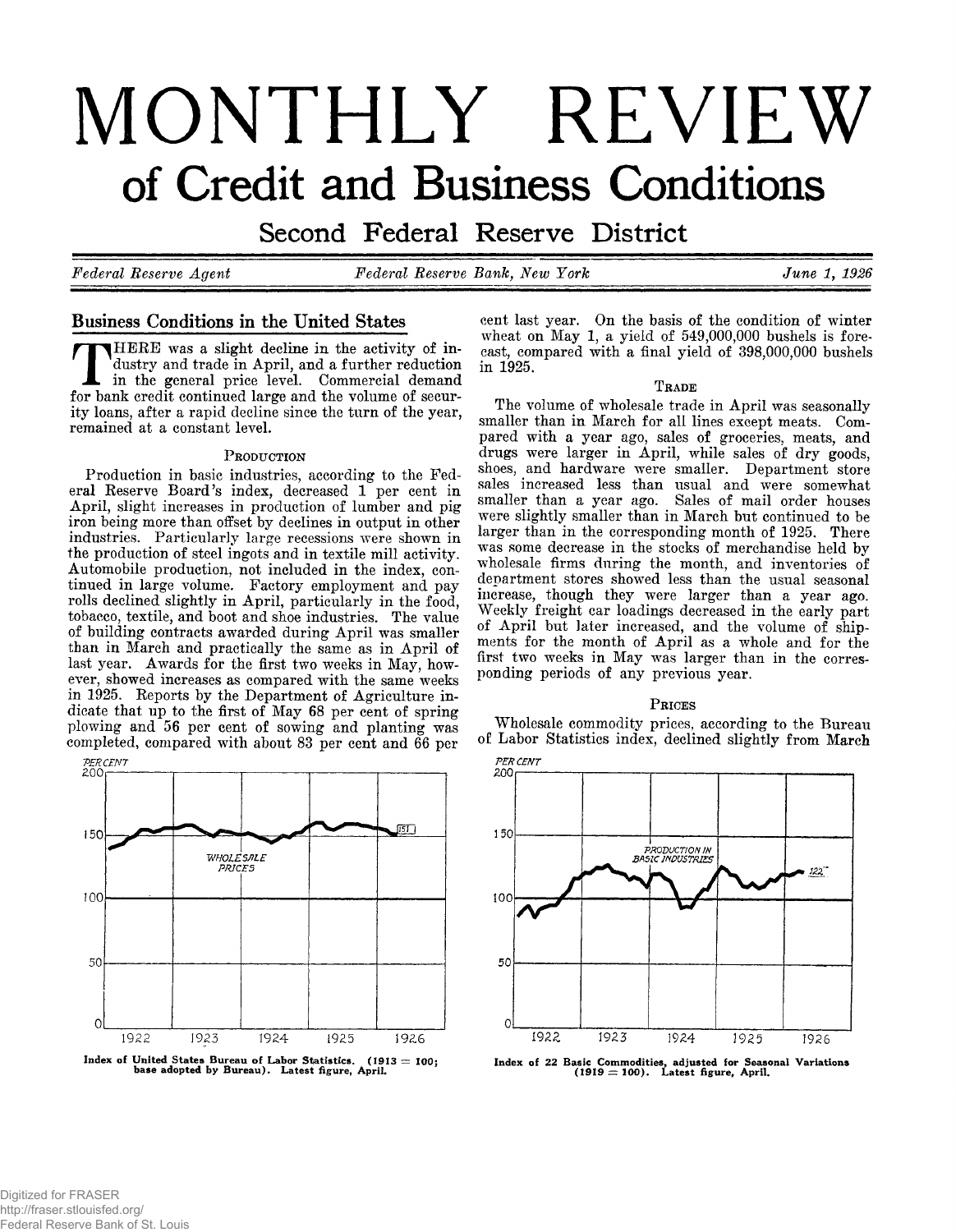

to April. Increases in the farm products and food groups, which had been declining for several months, were more than offset by decreases in other groups. The greatest declines were in the prices of clothing materials. In the first three weeks of May prices of wheat, cattle, sheep, cotton goods, pig iron, bricks, and rubber declined, while those of hogs, raw silk, and crude petroleum increased.

### BANK CREDIT

Commercial demand for bank credit at member banks in leading cities continued in large volume between the middle of April and the middle of May. Liquidation of security loans which had been rapid since the beginning of the year, did not continue after the middle of April, and the volume of these loans remained fairly constant at a level about \$450,000,000 below the peak at the end of 1925. There was some addition to the banks' investments and the total of their loans and investments was about \$1,000,000,000 larger than at the same period of last year.

Withdrawals of funds from New York were reflected in an increase between the middle of April and the middle of May in borrowings by member banks from the Federal Reserve Bank of New York while borrowings at most of the other Reserve Banks declined. Open market holdings of the Reserve Banks remained fairly constant during the period and there was little change in the total volume of Reserve Bank credit outstanding.

Money rates late in April reached the lowest level for a year, but in May conditions in the money market became somewhat firmer.

## Money Market

The movement in April toward easier money conditions was not continued during May and rates remained firm at about the levels reached in the latter part of April, or were slightly higher. The following table shows the changes in money rates between April 1, April 27, and May 27.



**Reserve Bank Credit: Monthly averages of daily figures for 12 Federal Reserve Banks. Latest figures are averages of first 21 days in May.**

|                                                                                       | April 1, 1926 | April 27, 1926  | May 27, 1926   |
|---------------------------------------------------------------------------------------|---------------|-----------------|----------------|
| Time Money-90 day<br>Prime Commercial Paper<br>Bills-90 day<br>Treasury Certificates: | 414<br>3%     | $3\,\mathrm{K}$ | 3 <sub>2</sub> |
| $4-5$ months<br>7-8 months                                                            | 3.19<br>3.55  | 2.99<br>3.19    | 3.17<br>3.22   |

Slightly firmer money conditions in New York may be accounted for largely by a continued commercial demand for credit and currency and a considerable transfer of funds from New York to other centers.

The increase in the amount of currency required for circulation was shown by an excess of payments of currency over receipts at the Reserve Bank of about 35 million dollars. The changes in loans on stocks and bonds, commercial loans, and investments of New York City banks and reporting member banks outside New York City since the first of 1925, are shown in the accompanying diagram.



Loans and Investments of Reporting Member Banks in New York City and Elsewhere.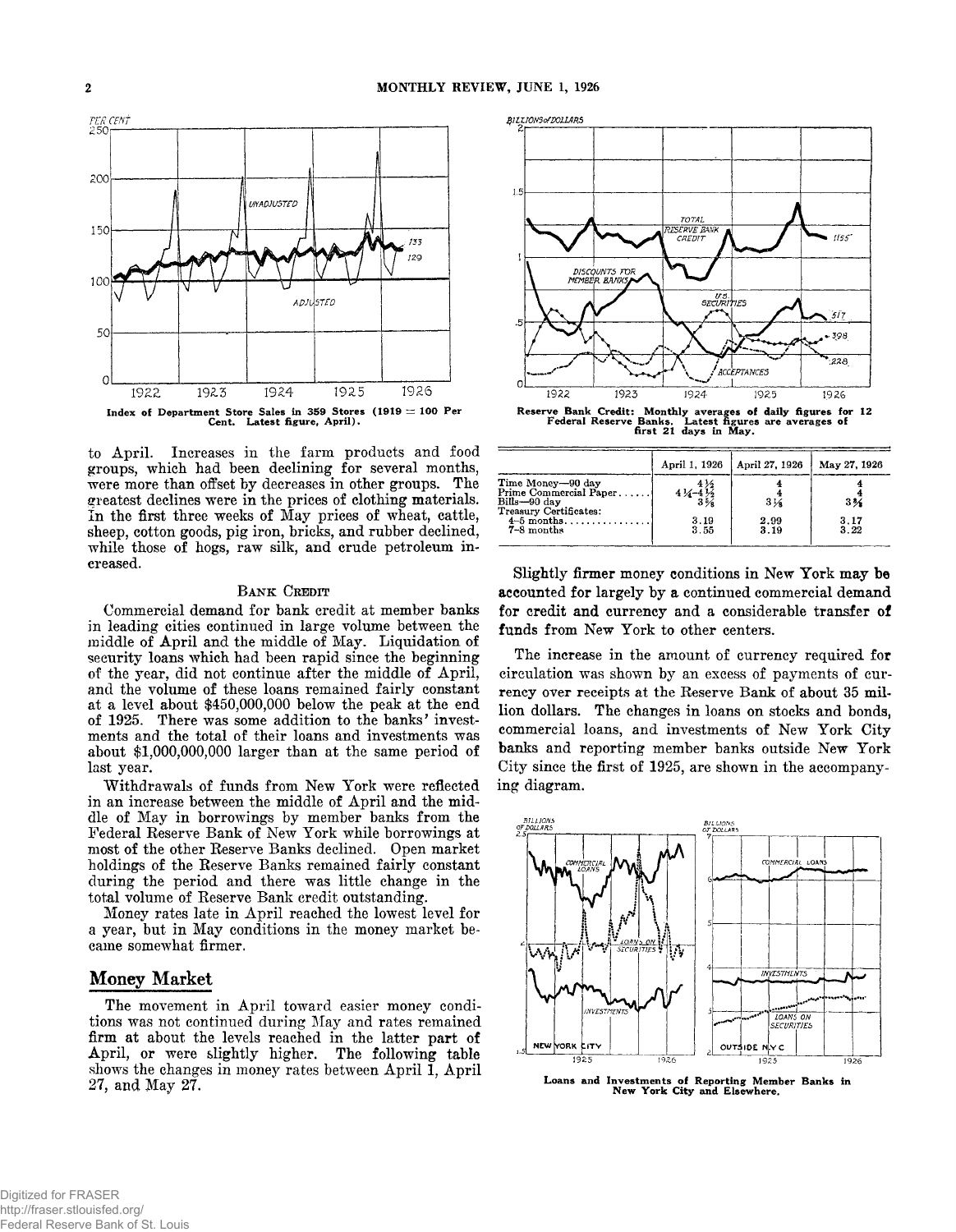**\$2,408,695,000**

Between April 21 and May 19 there was a net movement of funds from New York to the interior of about 50 million dollars, which may be explained partly by the demand for funds in different parts of the country for business activity and partly by the prevalence in New York of lower money rates than in previous weeks.

### LOANS TO BROKERS AND DEALERS

Reports of loans to brokers and dealers by New York City banks for their own account and for the account of their correspondents indicated that such loans have for some weeks been relatively stable at the levels reached in April. The figures reported for the third week in May were slightly lower than the lowest reached in April. Since the first of the year loans by New York banks for their own account have decreased 440 million dollars and loans placed for correspondents and others have decreased 290 million dollars, a total decline of 730 million dollars since the first of the year. The movement of these loans is shown in the accompanying diagram, and the figures for the latest available date, May 19, 1926, are as follows:

|  | Total loans for own $account$ \$ 894,171,000<br>Total loans for out-of-town correspondents 963,751,000<br>Total loans for others | 550,773,000 |
|--|----------------------------------------------------------------------------------------------------------------------------------|-------------|
|  |                                                                                                                                  |             |

### **BILL MARKET**

Accompanying the somewhat firmer money conditions of May the distribution of bills was limited and bills began to accumulate in dealers' portfolios, until by the middle of the month these portfolios were larger than 100 million dollars and probably larger than they had ever been before. As a reflection of these conditions dealers on May 18 increased by *Ys* their rates for all maturities above 30 days. This change brought the offering rate for 90 day bills from  $3\frac{1}{8}$  to  $3\frac{1}{4}$ . On May 20 the Federal Reserve Bank of New York reduced slightly its buying rates for bills so as to purchase 1— 30 day maturities at  $3\frac{1}{8}$ ; 31—90 day maturities at  $3\frac{1}{4}$ ; 4 month maturities at  $3\frac{3}{8}$ ; and 5 to 6 months at  $3\frac{3}{4}$ . The lower buying rates of the Reserve Bank enabled member banks to buy bills more freely, with the knowledge that if necessary, they could sell them to the Reserve Bank without sustaining a loss. On May 26 the dealers raised their rates for unendorsed 90 day bills a further  $\frac{1}{8}$ . Following the increase in the market rate and the lowering of the buying rate of the Reserve Bank, there was a larger distribution and dealers' portfolios were reduced.

### **COMMERCIAL PAPER**

The prevailing rate on commercial paper during May continued to be 4 per cent, although there were some offerings of special names at *3%.* The market for paper in New York City continued quiet and the most active buying was by out-of-town accounts, particularly in the Middle West. The volume of commercial paper coming into the market continued small and hardly sufficient to meet the demand fully. The amount of commercial paper outstanding at the end of April was 663 million dollars, compared with 668 million dollars at the end of March.



# The French Debt Agreement

An agreement for the settlement of France's debt to this country, was reached by Ambassador Berenger and the United States World War Foreign Debt Commission on April 29, 1926, subject to ratification by the respective governments. According to this agreement, France would pay over a period of 62 years \$6,848,000,000, representing principal and accrued interest of \$4,025,000,000 with future interest payments amounting to \$2,823,- 000,000. No interest is to be paid until 1930, and thereafter interest charges begin at 1 per cent per annum and progress to a maximum of  $3\frac{1}{2}$  per cent for the years 1965 to 1987. Annual payments covering both principal and interest commence at \$30,000,000 in 1926 and increase gradually until the seventeenth year, when the payment reaches \$125,000,000 and continues at that amount for the balance of the 62 years, except in the last year when the amount remaining is slightly smaller.

When this agreement shall have been ratified the funding of the major part of foreign debts to the United States Government will be completed. There will then remain to be funded only \$244,000,000 out of a total original war debt of \$10,100,000,000. The debts remaining unfunded comprise obligations of Russia, Greece, Armenia, and also that of Austria, settlement of which has been deferred by Congress until 1943.

If the agreement with France is ratified in its present form the principal and accrued interest of the debts funded by 13 countries will total \$11,522,354,000. Under the terms of the agreements with the different nations, payments of \$22,143,539,993 are to be received by the United States over a period of 62 years in settlement of principal and interest charges. The "present value" of these payments on a *4%* per cent interest basis amounts to a total of \$6,889,936,239 at dates of settlement. The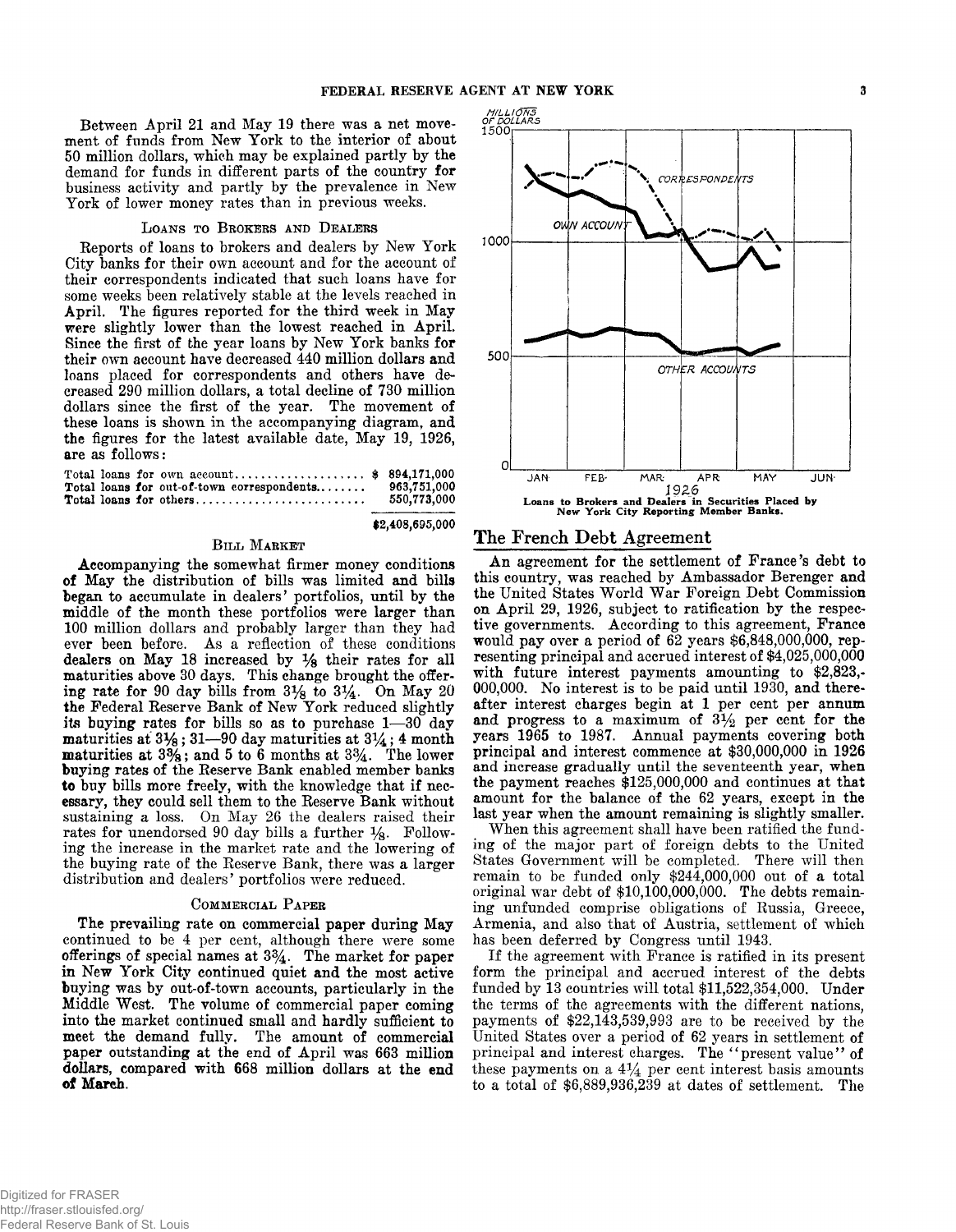following table gives the figures for each of the debt Security Markets funding arrangements, assuming that the proposed agreement with France is ratified.

|                                         | Principal of<br>debt as<br>funded | Total amount<br>of principal<br>and interest<br>to be received | Present value<br>of payments<br>on a<br>$4\%$ per cent<br>annual basis | Ratio of<br>present<br>value<br>to debt<br>as funded<br>(per cent) |
|-----------------------------------------|-----------------------------------|----------------------------------------------------------------|------------------------------------------------------------------------|--------------------------------------------------------------------|
| Great Britain $\frac{1}{3}$             | 4.600.000.000                     | $$11.105.965.000$ \$                                           | 3.792.528.700                                                          | 82                                                                 |
| $\text{France} \dots \dots \dots \dots$ | 4.025.000.0001                    | 6.847.674.104                                                  | 2.008.122.624                                                          | 50                                                                 |
| $Itally \ldots $                        | 2.042.000.000                     | 2,407,677,500                                                  | 538.136.500                                                            | 26                                                                 |
| $Belgium \ldots \ldots \ldots$          | 417.780.000                       | 727.830.500                                                    | 226.040.300                                                            | 54                                                                 |
| Poland                                  | 178.560.000                       | 435.687.550                                                    | 147,208,100                                                            | 82                                                                 |
| $C$ zechoslovakia                       | 115,000,000                       | 312.811.434                                                    | 92.166.200                                                             | 80                                                                 |
| Jugoslavia                              | 62.850.000                        | 95.177.635                                                     | 20.236.715                                                             | 32                                                                 |
| $Rumania$                               | 44,590,000                        | 122.506.260                                                    | 35,342,500                                                             | 79                                                                 |
| Esthonia                                | 13.830.000                        | 33,331,140                                                     | 11.403,500                                                             | 82                                                                 |
| $\mathbf{Finland.}\ldots\ldots\ldots$   | 9,000,000                         | 21,695,055                                                     | 7,420,200                                                              | 82                                                                 |
| Lithuania                               | 6,030,000                         | 14,531,940                                                     | 4,971,100                                                              | 82                                                                 |
| Latvia                                  | 5,775,000                         | 13.958.635                                                     | 4,761,200                                                              | 82                                                                 |
| Hungary                                 | 1.939.000                         | 4.693,240                                                      | 1,598,600                                                              | 82                                                                 |
| $\text{Total} \ldots \ldots \ldots$     |                                   | $$11,522,354,000$ $$22,143,539,993$ \$                         | 6.889.936.239                                                          | 60                                                                 |

## Foreign Exchange

The outstanding events in the foreign exchange market during May were the advance of sterling above par on May 13 for the first time since 1914, the decline of Belgian and French francs to 2.74 cents, the lowest values ever recorded, and the break in the lira, which had been fairly stable at slightly over 4 cents, to 3.35 cents. A quick recovery occurred in the lira after the middle of May, and French and Belgian francs regained a part of their losses late in the month.

Other European exchanges showed little change during the month. The premium on the Canadian dollar was reduced below the gold export point. The rupee was firmer, being quoted at  $36\frac{1}{8}$  cents during the greater part of the month. The yen ranged from  $46\frac{1}{2}$  cents to  $47\frac{1}{4}$  cents, and Chinese exchange showed little change following a partial recovery from the low points reached in the third week of April. Brazilian rates advanced steadily, reaching 15 cents toward the close of the month, while Argentine quotations, after rising to 40.37 cents on the 11th, declined to 40.11 cents.



Stock price movements continued irregular in May and trading was relatively quiet. Averages of representative industrial stocks remained above the low point of the year in March, but below the levels of late April. Railroad stock averages held within a few points of the high levels of January.

Corporation bond averages continued to advance and reached the highest levels since early in 1917. The strength in high grade bonds is attributed at least in part to buying by banks and other financial institutions. Total investment holdings of weekly reporting member banks in all districts have increased about \$250,000,000 since the first of the year, largely due to increased holdings of securities other than United States Government issues.

Liberty and Treasury bonds receded slightly in May from the high points of the year. Prices of French, Belgian, and Italian bonds declined, accompanying weakness in the exchange rates, Polish bonds declined over 5 points due to the overthrow of the Witos government, and British bonds were temporarily unsettled by the strike.

The following diagram shows the par value of all bonds sold on the New York Stock Exchange in each month since the beginning of 1922. Trading in Government bonds has diminished greatly, due to the retirement of one issue and reduction in the floating supply of others. The volume of trading in foreign bonds has been well sustained, and sales of corporation bonds have accounted for a steadily increasing proportion of the total. As the diagram shows, the total volume of trading declined sharply in the first eight months of 1925, but has since then increased almost continuously. The sales on the exchange, shown below, are only a limited part of total transactions in bonds.





New security issues in the first four months of 1926 amounted to \$2,626,000,000, compared with \$2,495,000,- 000 in the corresponding period of 1925, but the volume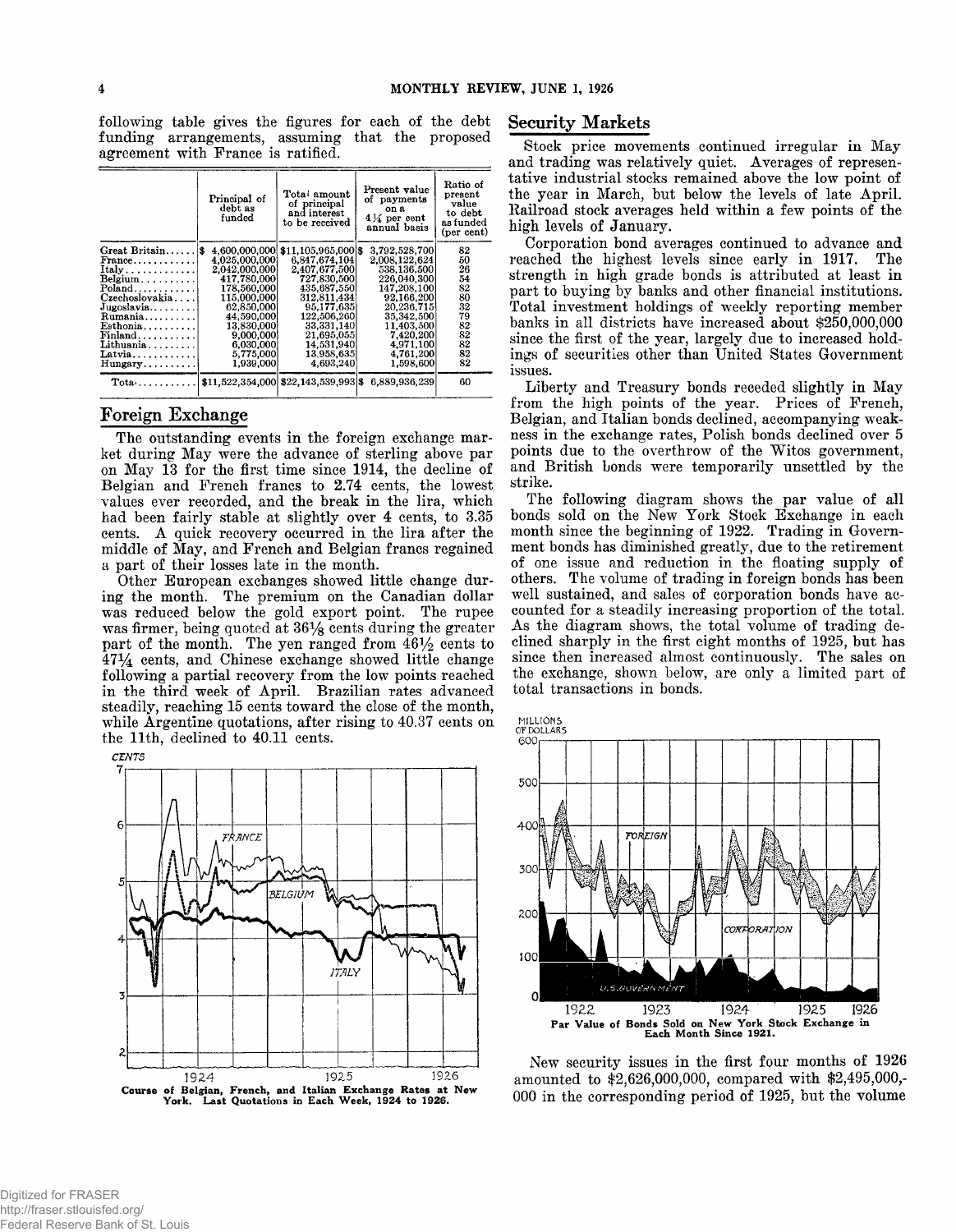of new financing in May was small. State and municipal bond issues in May were the heaviest since February, but all other groups were smaller than in April. Public utility financing was the principal element in corporation offerings. The flotation of the major part of \$35,000,000 of United States of Brazil bonds in this market brought the total of foreign issues since the first of the year slightly above that of the corresponding period last year.

# Gold Movement

As a result of the reversal of the gold movement between this country and Canada, there was a net export of \$4,800,000 of gold from the United States in April, the first export balance since last November. Gold transactions with countries other than Canada were small. Total exports amounted to \$17,900,000, and imports to \$13,100,000, or little more than the Canadian movement.

With the shipment of an additional \$8,000,000 to Canada during the first week in May, the premium on Canadian exchange was reduced below the shipping point and the outflow to that country ceased. Gold movements through the Port of New York in the first

|                                                                      |                                                                   |                                                                  | Excess of                                     |                                    |  |
|----------------------------------------------------------------------|-------------------------------------------------------------------|------------------------------------------------------------------|-----------------------------------------------|------------------------------------|--|
| 1926                                                                 | Imports                                                           | Exports                                                          | Imports                                       | Exports                            |  |
| $January \ldots$ .<br>February<br>March<br>$\text{May*} \dots \dots$ | \$19,351,202<br>25,415,655<br>43.412.576<br>13,125,633<br>506,000 | \$3,086,870<br>3.851.374<br>4.224.564<br>17,883,865<br>8,890,000 | \$16,264,332<br>21,564,281<br>39.188.012<br>. | .<br>.<br>\$4,758,232<br>8.384.000 |  |

**\*=Port of New York and Canadian shipments only.**

25 days of May were unimportant, total exports amounting to \$890,000, and imports to approximately \$500,000.

The movement of gold since the first of the year is summarized in the foregoing table.

# Foreign Trade

An unfavorable trade balance occurred in April for the fourth consecutive month, but the excess of imports was reduced from \$70,000,000 in March to \$10,000,000 in April. April exports of merchandise, valued at \$388,000,000, were \$14,000,000 larger than in March, but \$10,000,000 smaller than in April 1925. Imports, valued at \$398,000,000, were \$45,000,000 smaller than in March, but \$52,000,000 above those of a year ago.

The diagrams below show the tendencies in our foreign trade during recent years. They indicate that the recent high level of imports has been due to heavy importations of raw materials for our industries, while receipts of finished manufactures and other groups of commodities have shown only a very gradual increase, accompanying the expansion in the total volume of trade. Exports of finished manufactures greatly exceed such imports, and have increased substantially during the past four years, especially shipments of automobiles, and gasoline and other petroleum products.

Cotton exports, which constitute the largest item in exports of crude materials, have been generally much smaller than in the years just preceding the war, but have tended to expand until the past few months. It is this recent decline in cotton exports, accompanying unsettled industrial conditions in Europe, together with large raw material imports for our industries, which has led to the unfavorable trade balance of recent months.



**Monthly Exports and Imports of Merchandise of the United States by Principal Groups, 1922 to 1926.**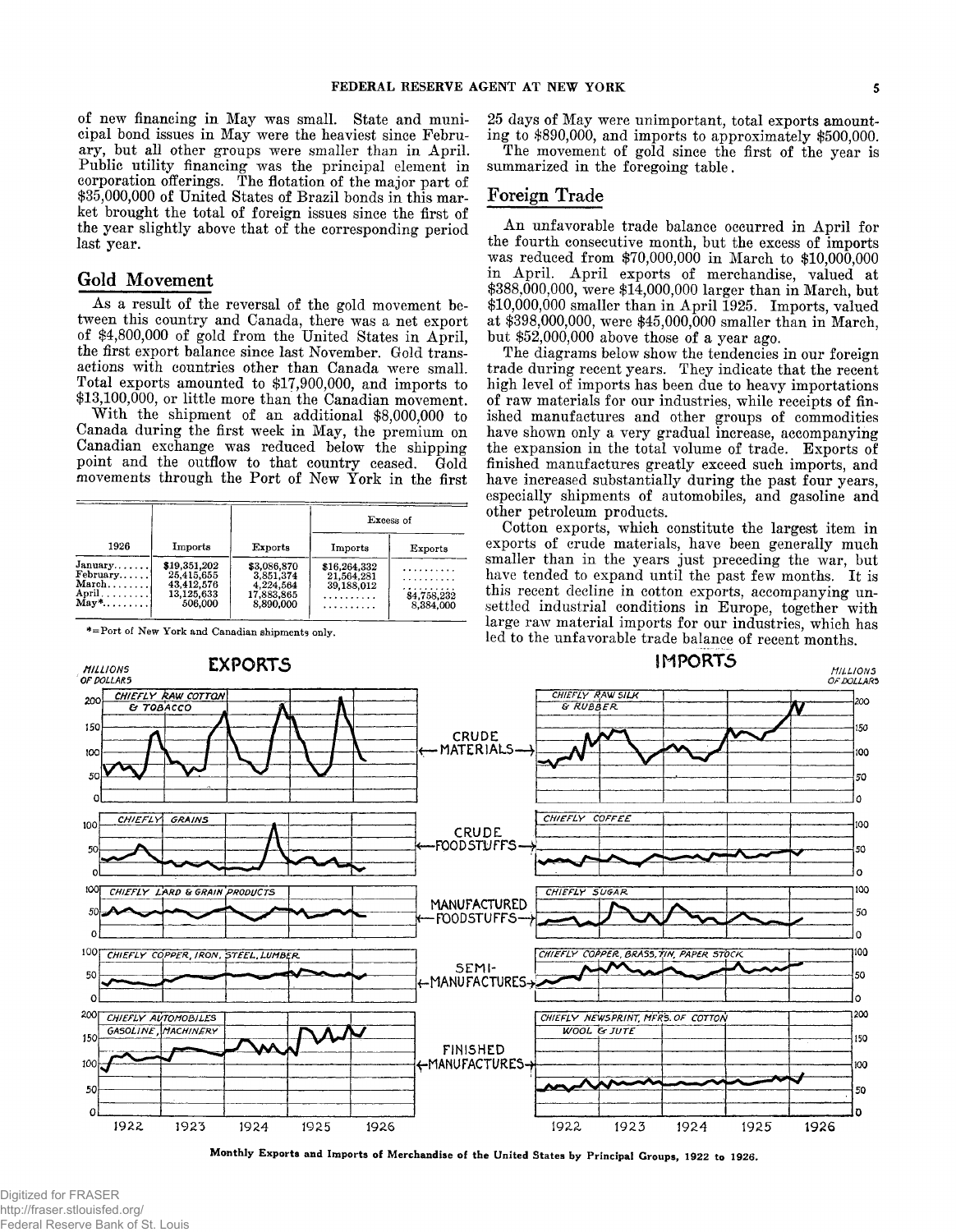There were substantial reductions in April in textile mill activity, but production in other leading industries showed little more than the usual seasonal variations compared with March, and was larger than a year ago in a majority of cases.

Pig iron production reached the highest daily rate since 1923, but some curtailment has been reported in May. Steel ingot production showed less than the usual seasonal decline from March to April, and a subsequent reduction in output has proceeded more slowly than in either of the two previous years. Automobile production failed to show the usual increase over March, but was maintained at a high level in April.

April indexes of production, in which allowance is made for the usual seasonal variations and year-to-year growth, are shown below with comparable figures for previous months and a year ago.

**(Computed trend of past years=100 per cent)**

|                                                                            | 1925      |           | 1926      |            |
|----------------------------------------------------------------------------|-----------|-----------|-----------|------------|
|                                                                            | Apr.      | Feb.      | Mar.      | Apr.       |
| Producers' Goods                                                           |           |           |           |            |
| Pig iron                                                                   | 112       | 108       | 114       | 117        |
| Steel ingots                                                               | 100       | 112       | 112       | 113        |
|                                                                            | 92        | 114       | 102       | 109        |
|                                                                            | 104       | 108       | 106       | 106        |
| Tin deliveries                                                             | 122       | 100       | 103       | 126        |
|                                                                            | 96        | 106       | 98        | 101        |
| Petroleum                                                                  | 122       | 113       | 109       | .          |
| Gas and fuel oil                                                           | 111       | 104       | 105       | .          |
| $\text{Cottom consumption} \dots \dots \dots \dots \dots$                  | 101       | 102       | 103       | 95         |
| Woolen mill activity*                                                      | 89        | 84        | 83        | 79 p       |
| $Cement \dots \dots \dots \dots \dots \dots \dots \dots \dots \dots \dots$ | 129       | 108       | 116       | 112        |
| Lumber                                                                     | 113       | 110       | 110       | . .        |
| Leather, sole                                                              | 80        | 69        | 69        | 67         |
| Silk consumption*                                                          | 121       | 121       | 111       | 105        |
|                                                                            |           |           |           |            |
| Consumers' Goods                                                           |           |           |           |            |
| $Cattle$ slaughtered                                                       | 112       | 106       | 116       | 116        |
| $Calves slauzhtered. \ldots \ldots \ldots \ldots \ldots$                   | 106       | 116       | 109       | 93         |
| $\mathbf{Sheep\;slaughtered.}\dots\dots\dots\dots\dots\dots\dots$          | 115       | 114       | 127       | 113        |
| $\textbf{Hogs}$ slaughtered                                                | 92        | 76        | 93        | 92         |
| Sugar meltings, U.S. ports                                                 | 113       | 116       | 100       | 93         |
|                                                                            | 90        | 90        | 94        | 97         |
|                                                                            | 95        | 94        | 110       | 105        |
| $Cigare ttes \ldots \ldots \ldots \ldots \ldots \ldots \ldots \ldots$      | 82        | 74        | 83        | 81         |
| $To baseo.$ manufactured                                                   | 104       | 109       | 111       | 107        |
| Gasoline                                                                   | 129       | 136       | 137       | .          |
|                                                                            | 128       | 129       | 117       | .          |
| $New$ sprint                                                               | 118       | 127       | 130       | 129        |
| Paper, total                                                               | 106       | 100<br>92 | 100<br>93 |            |
| Boots and shoes                                                            | 101<br>98 | $30**$    | 105       | 90p<br>108 |
| Anthracite coal                                                            | 134       | 132       | 131r      | 130        |
|                                                                            | 139       | 133       | 137       | 135        |
| Automobile, passenger                                                      | 115       | 128       | 103r      | 110        |
| Automobile, truck                                                          |           |           |           |            |
|                                                                            |           |           |           |            |

**\*= Seasonal variation not allowed for \*\*=Strike p=Preliminary r=Revised**

# Indexes of Business Activity

General business activity in April appears to have maintained the high level of the first three months of the year. Bank debits in 140 centers outside of New York City were 9 per cent larger than a year ago. A continued large primary distribution of goods was indicated by railway car loadings, which showed increases over last year in most classes of freight. Mail order sales continued larger than a year ago, but April sales at department stores declined slightly below last year's level.

In the following indexes of business activity, allowance has been made for the usual year-to-year increase, seasonal variations, and where necessary, for price changes.

**Production** (Computed trend of past years=100 per cent)

|                                                                                            | 1925       |            | 1926       |          |
|--------------------------------------------------------------------------------------------|------------|------------|------------|----------|
|                                                                                            | Apr.       | Feb.       | Mar.       | Apr.     |
| <b>Primary Distribution</b>                                                                |            |            |            |          |
| Car loadings, merchandise and misc                                                         | 106        | 106        | 103        | 103      |
|                                                                                            | 108        | 100        | 102        | 111      |
| $Exports$                                                                                  | 95         | 85         | 87         | 94p      |
| Imports                                                                                    | 111        | 126        | 133        | 128 p    |
| Grain exports<br>Panama Canal traffic                                                      | 146<br>97  | 37<br>96   | 51<br>109  | .        |
|                                                                                            |            |            |            | .        |
| Distribution to Consumer                                                                   |            |            |            |          |
| Department store sales, 2nd Dist                                                           | 93         | 100        | 95         | 89       |
| Chain store sales                                                                          | 93         | 96         | 89         | 92       |
| Mail order sales                                                                           | 109        | 121        | 110        | 109      |
| Life insurance paid for                                                                    | 117        | 109        | 116        | 112      |
| Real estate transfers                                                                      | 116        | 113        | 109        | 107      |
|                                                                                            | 97         | 103        | 99         | 100      |
| Newspaper advertising                                                                      | 95         | 97         | 98         | 96       |
| General Business Activity                                                                  |            |            |            |          |
| Bank debits, outside of New York City.                                                     | 109        | 113        | 113        | 115      |
| Bank debits, New York City                                                                 | 113        | 124        | 140        | 130      |
| Bank debits, 2nd Dist. excl. N. Y. C                                                       | 99         | 106        | 106        | 105      |
| Velocity of bank deposits, outside of New                                                  |            |            |            |          |
| ${\bf York}$ ${\bf City} \dots \dots$                                                      | 97         | 104        | 105        | 105      |
| Velocity of bank deposits, New York City                                                   | 100        | 118        | 128        | 124      |
| Shares sold on New York Stock Ex-                                                          |            |            |            |          |
| $change^*$                                                                                 | 141<br>103 | 202<br>100 | 295        | 171      |
| $\text{Postal receipts} \dots \dots \dots \dots \dots \dots \dots \dots$<br>Electric Power | 106        | 110        | 101<br>113 | 101      |
| Employment, New York State factories.                                                      | 99         | 101        | 101        | .<br>100 |
| $B$ usiness failures                                                                       | 122        | 96         | 111        | 121      |
| New corporations formed in New York                                                        |            |            |            |          |
|                                                                                            | 107        | 124        | 115        | 112      |
| Building permits                                                                           | 169        | 144        | 147        | 147      |
|                                                                                            |            |            |            |          |
| General price level                                                                        | 183        | 187        | 186        | 186      |
|                                                                                            |            |            |            |          |

**\*=Seasonal variations not allowed for p=Preliminary**

### Employment

A recession of 1 per cent in factory employment from March to April represented chiefly the usual decrease in seasonal industries, but there were indications of reduced activity, due to other than seasonal causes, in a few industries that have been operating at high levels in recent months.

W orking forces in the steel mills of New York State, which in March were the largest in recent years, showed a moderate reduction in April, and a decrease occurred also in railway equipment plants. Automobile factories maintained a high level of employment, but showed no such increase as in April of last year. Further declines occurred in machinery and electrical apparatus plants. At least small reductions were reported in all branches of textiles, and substantial seasonal reductions occurred in clothing.

In May a further gradual decline in factory activity is reported, but road construction, building activity, and farm work offered a considerably greater volume of employment, so that an actual shortage of high grade unskilled labor and some types of skilled mechanics is reported by the State Employment Service.

### **Building**

The volume of prospective building in April continued near the highest levels ever reached, but the rate of increase over a year previous appears to be diminishing. Building and engineering contracts awarded in 37 states were reported by the F. W. Dodge Corporation as  $5$  per cent smaller than in March, and less than 1 per cent larger than in April of last year. The New York State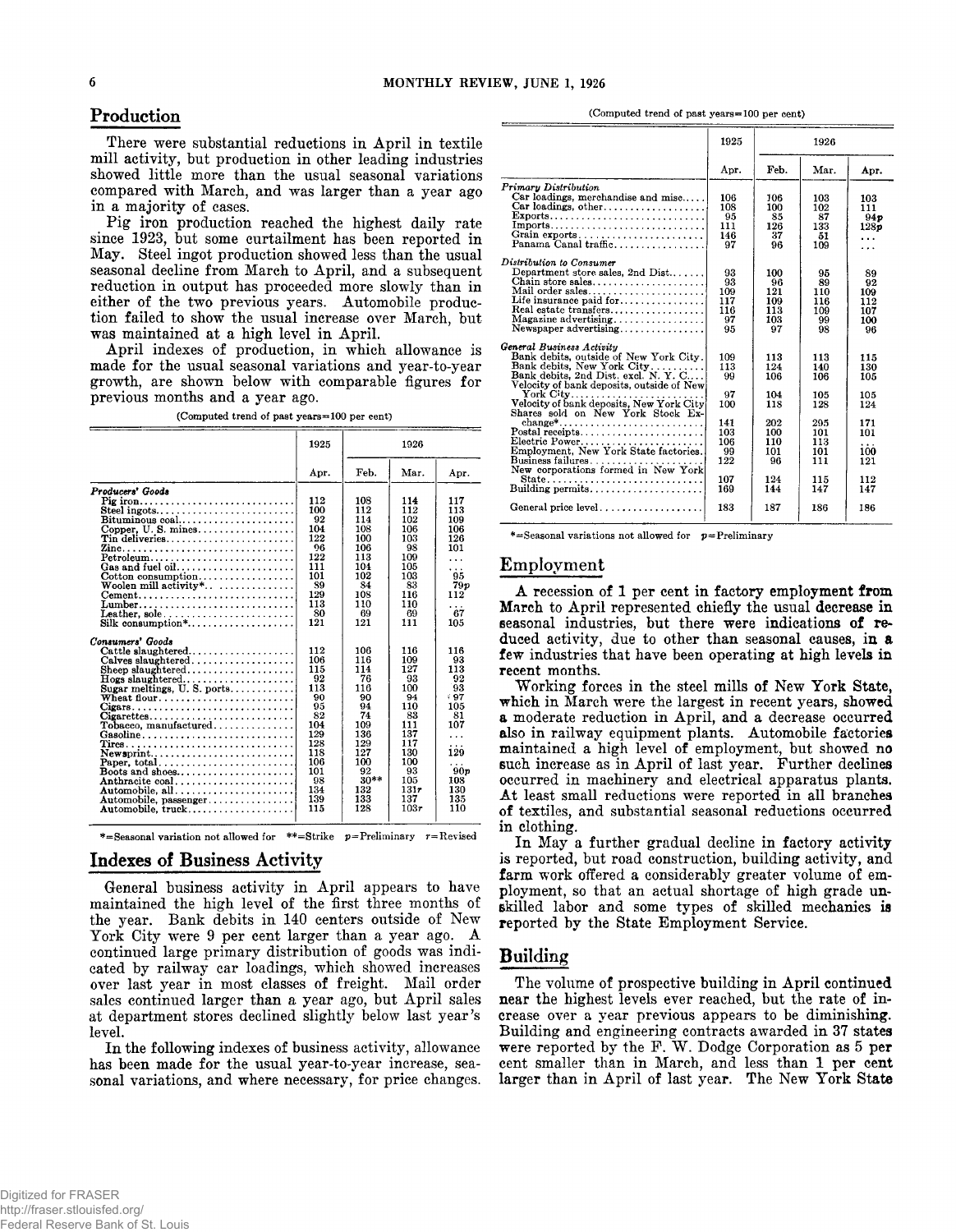and Northern New Jersey district showed a 30 per cent gain over last year, but the total for all other reporting districts was 8 per cent smaller, notwithstanding a large increase in the southeastern states.

Permits issued during April in the 484 cities reporting to the S. W. Straus Company were 8 per cent less than a year ago. The New York City total was only slightly below the large total of April 1925, but substantial recessions were reported in Chicago, Cleveland, Los Angeles, Philadelphia, and St. Louis. The principal increases, with a few exceptions, continued to be reported from Florida and other southern states.

Employment reports from New York State indicate a considerably higher level of activity in the production of building materials than a year ago, and lumber production also was larger, according to reports from the National Lumber Manufacturers Association. Stocks of lumber and cement were larger than last year, however, and material costs declined slightly further. Due to the high level of wages, building costs continued at least as high as a year ago.

### Wholesale Trade

April wholesale trade in this district averaged nearly 11 per cent smaller than a year previous, the largest decrease reported since the summer of 1924. This decrease was due partly to smaller sales of textiles and partly to the slow spring trade in clothing due to cold weather.

Sales of diamonds, machine tools, stationery, and groceries continued larger than last year, and paper and drug sales showed the largest year-to-year increase for any month in more than a year.

Stocks of jewelry and diamonds and cotton goods remained smaller than a year ago, while stocks of groceries and shoes showed the largest reductions in more than a year. Silk stocks remained far heavier than last year, and hardware stocks continued slightly larger.

Collections in most lines compared less favorably than in March with those of a year ago. Accounts outstanding at the end of April averaged slightly smaller than last year, due largely to the dull business of recent months in the women's clothing trade.

| Commodity                                                                                                                                                                                                          | from                                                                                                   | Percentage<br>Change<br>April 1926<br>March 1926                   |                                                                                                                                            | April 1926 from April 1925                                   | Percentage Change                                                      |                                                                                |
|--------------------------------------------------------------------------------------------------------------------------------------------------------------------------------------------------------------------|--------------------------------------------------------------------------------------------------------|--------------------------------------------------------------------|--------------------------------------------------------------------------------------------------------------------------------------------|--------------------------------------------------------------|------------------------------------------------------------------------|--------------------------------------------------------------------------------|
|                                                                                                                                                                                                                    | Net<br>Sales                                                                                           | Stock<br>end of<br>month                                           | Net<br>Sales                                                                                                                               | Stock<br>end of<br>month                                     | Collec-<br>tions                                                       | Acct's<br>Receiv-<br>able                                                      |
| Groceries.<br>Men's clothing<br>Women's dresses<br>Women's coats and suits<br>Cotton goods-Jobbers<br>Cotton goods-Commis-                                                                                         | $-8.8$<br>$-35.2$<br>$-21.5$<br>$-57.1$<br>$-11.4$                                                     | $-13.2$<br>.<br>.<br>.<br>$+0.1$                                   | $+2.6$<br>$-14.7$<br>$-30.4$<br>$-36.4$<br>$-12.6$                                                                                         | $-7.7$<br>.<br>.<br>.<br>$-9.8$                              | $+14.8$<br>$+3.2$<br>$-12.1$<br>$-22.8$<br>$-9.5$                      | $+3.8$<br>$+8.6$<br>$-9.3$<br>$-24.3$<br>$-9.4$                                |
| $sion$<br>$Silk$ goods<br>$\text{Shoes} \dots \dots \dots \dots \dots$<br>$Drugs \ldots \ldots \ldots \ldots$<br>Hardware<br>Machine $tools$<br>Stationery<br>Paper.<br>$Diamonds \ldots \ldots \ldots$<br>Jewelry | $-33.3$<br>$-27.0$<br>$-21.9$<br>$-8.3$<br>$+6.4$<br>$-15.2$<br>$-4.6$<br>$-3.0$<br>$-21.3$<br>$-16.0$ | .<br>$-1.2$<br>$-6.4$<br>$-4.6$<br>$-1.6$<br>.<br>.<br>.<br>$+4.4$ | $-19.1$<br>$-14.5$<br>$-18.8$<br>$+13.0$<br>$-0.6$<br>$+7.3$<br>$^{+}$<br>6.6<br>$+13.3$<br>$+9.2$<br>6.3<br>$\overbrace{\phantom{aaaaa}}$ | $+57.8$<br>$-14.3$<br>$-4.8$<br>$+1.9$<br>.<br>.<br>.<br>8.2 | $-2.3$<br>$+3.7$<br>$+13.0$<br>8.5<br>—<br>$+9.5$<br>$+5.8$<br>$-14.6$ | $-2.0$<br>$-6.7$<br>$+5.7$<br>$-0.1$<br>.<br>$+28.9$<br>$-2.5$<br>.<br>$+19.3$ |
| Weighted Average                                                                                                                                                                                                   | $-21.6$                                                                                                |                                                                    | $-10.6$                                                                                                                                    |                                                              | 0.2                                                                    | $-1.2$                                                                         |

# Department Store Trade

Department store sales in this district during April were slightly smaller than a year previous for the first time since the middle of 1924. This decrease may be partly accounted for by the earlier Easter this year and unseasonably cold weather. Apparel store sales also showed a slight decrease compared with last year. This bank's index of department store sales in which allowance is made for seasonal variations, price changes, and the date of Easter, as well as year-to-year growth, declined to 89 per cent of normal, compared with 95 per cent in March and 93 per cent a year ago.

Average stocks of merchandise for April and for the first four months of this year have been larger relative to those of a year ago than sales, and consequently the rate of turnover, both for department and apparel stores, has been smaller than last year.

Collections on regular charge accounts showed about the same increase over last year as in March, but outstanding accounts declined to approximately the level of a year ago. Instalment accounts were larger than last year in all reporting cities except Buffalo.

|                                                                                                                                                                                                                                                  | Percentage Change<br>April 1926 from April 1925                                                                                  |                                                                                                                                                        |                                                                                                         |                                                                                                      |  |
|--------------------------------------------------------------------------------------------------------------------------------------------------------------------------------------------------------------------------------------------------|----------------------------------------------------------------------------------------------------------------------------------|--------------------------------------------------------------------------------------------------------------------------------------------------------|---------------------------------------------------------------------------------------------------------|------------------------------------------------------------------------------------------------------|--|
| Locality                                                                                                                                                                                                                                         | $\lq$ Net<br>Sales!                                                                                                              | Stock<br>on*Hand<br>$endiof$ :<br>month                                                                                                                | P<br>Collec-<br>tions*                                                                                  | Accounts<br>Receiv-<br>able*                                                                         |  |
| New York<br>Buffalo<br>$Rochester.$<br>Newark<br>$Elsewhere \ldots \ldots \ldots \ldots$<br>Northern New York State<br>Central New York State<br>Southern New York State<br>Hudson River Valley Dist<br>Capital District<br>Westchester District | $-0.2$<br>$-7.5$<br>$-2.1$<br>$-5.1$<br>$+2.9$<br>$+8.3$<br>$+0.4$<br>$-21.2$<br>$-1.0$<br>$+10.1$<br>$+3.2$<br>$-1.8$<br>$+7.7$ | $+4.1$<br>$-0.6$<br>$-0.6$<br>$-0.2$<br>$+ 6.7$<br>$+3.4$<br>$\sim -5.9$<br>$\alpha$ , $\alpha$ , $\alpha$ , $\alpha$<br>1.1.1.1.1<br>.<br>.<br>.<br>. | $+7.3$<br>$+0.4$<br>$+15.4$<br>$-14.4$<br>$+3.8$<br>.<br>$+12.1$<br>.<br>.<br>.<br>.<br>.<br>. <b>.</b> | $-3.2$<br>$-2.1$<br>$+18.6$<br>$-0.9$<br>$+5.2$<br>.<br>$+7.0$<br>1.1.1.1.1<br>.<br>.<br>.<br>.<br>. |  |
| All department stores                                                                                                                                                                                                                            | $-0.4$                                                                                                                           | $+3.0$                                                                                                                                                 | $+6.4$                                                                                                  | $+0.6$                                                                                               |  |
| Apparel stores<br>Mail order houses                                                                                                                                                                                                              | $-0.6$<br>$+3.9$                                                                                                                 | $+11.7$<br>.                                                                                                                                           |                                                                                                         |                                                                                                      |  |

\*=Exclusive of instalment accounts

Comparisons of April sales and stocks with those of a year ago are shown by departments in the following table.

|                                                                                                                                                                                                                                                                                                                                                                                                                                                                                                                                                                  | Net Sales<br>Percentage Change<br>April 1926<br>from<br>April 1925                                                                                                                                                        | Stock on Hand<br>Percentage Change<br>April 30, 1926<br>from<br>April 30, 1925                                                                                                                   |
|------------------------------------------------------------------------------------------------------------------------------------------------------------------------------------------------------------------------------------------------------------------------------------------------------------------------------------------------------------------------------------------------------------------------------------------------------------------------------------------------------------------------------------------------------------------|---------------------------------------------------------------------------------------------------------------------------------------------------------------------------------------------------------------------------|--------------------------------------------------------------------------------------------------------------------------------------------------------------------------------------------------|
| Linens and handkerchiefs<br>Books and stationery<br>$\text{Furniture} \dots \dots \dots \dots \dots \dots \dots \dots$<br>Toilet articles and drugs<br>Toys and sporting goods<br>Luggage and other leather goods<br>$Cotten \text{ goods} \dots \dots \dots \dots \dots \dots \dots \dots$<br>Home furnishings<br>$Hosiery$<br>Women's ready-to-wear accessories<br>Silks and velvets $\dots\dots\dots\dots\dots\dots$<br>Silverware and jewelry<br>Men's and boys' wear<br>Women's and Misses' ready-to-wear<br>Musical instruments and radio<br>Miscellaneous | $+18.9$<br>$+16.8$<br>$+14.4$<br>$+14.2$<br>$+11.4$<br>$+9.4$<br>$+8.9$<br>$+$ $\frac{8}{1}$<br>$+$ $\frac{8}{2}$<br>$+4.9$<br>$+1.0$<br>$\Omega$<br>$-1.3$<br>$-4.0$<br>$-4.1$<br>$-9.8$<br>$-28.3$<br>$-33.2$<br>$-3.2$ | $-1.0$<br>$+3.7$<br>$-6.5$<br>$+ 5.9$<br>$+11.6$<br>$+11.6$<br>$+15.2$<br>$+3.5$<br>$+5.9$<br>$+0.1$<br>$-7.8$<br>$-2.3$<br>$-4.3$<br>$+5.9$<br>$+7.6$<br>$-9.6$<br>$-0.8$<br>$-13.1$<br>$-12.0$ |